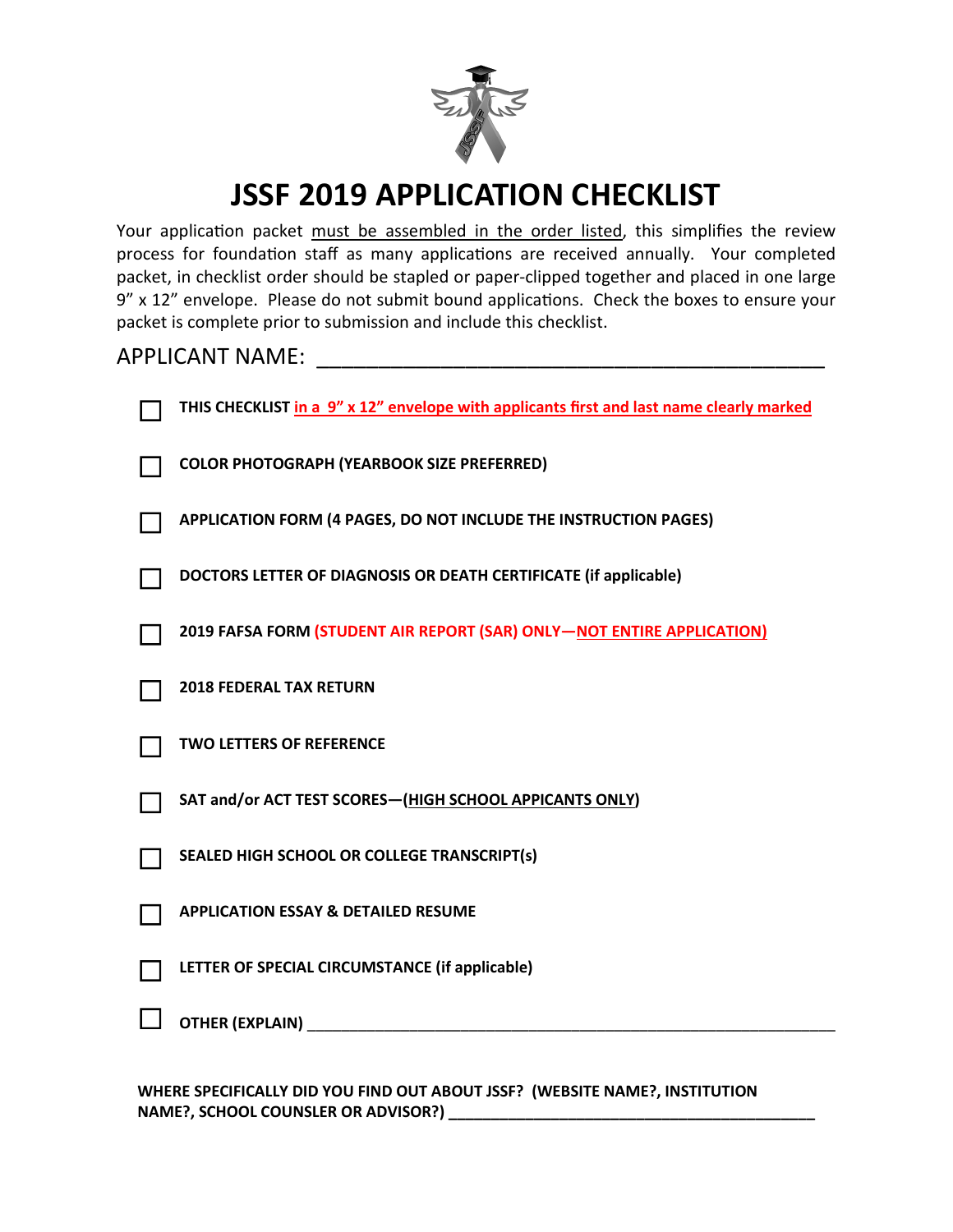# **JACKIE SPELLMAN SCHOLARSHIP FOUNDATION AWARD**

### **The Program**

The Jackie Spellman Scholarship Foundation awards annual scholarships to help improve the quality of life for those affected by leukemia or lymphoma. The focus of the scholarship is on supporting secondary education for leukemia or lymphoma patients and/or children, siblings or parents of leukemia or lymphoma patients. This scholarship is offered nationwide. The award can only be applied toward tuition.

The Jackie Spellman Scholarship Foundation is a federally approved 501.c.3 non-profit organization: TIN #: 27-1038085

> *Forward any questions to:*  $jackiespelmanfoundation@gmail.com$

# **Eligibility**

This scholarship is available to:

1. **Graduating** high school seniors, community college and four-year university, and graduate students who are leukemia or lymphoma patients and/or are children, siblings or parents of leukemia or lymphoma patients. A letter from the treating doctor must also be supplied to certify that the individual or applicant's sibling or parent has/had leukemia or lymphoma, or a Cerficate of Death stating leukemia or lymphoma as the cause of death.

- 2. Students who plan to enroll full time at a college or university.
- 3. Students with a minimum un-weighted 3.0 GPA.
- 4. Students who demonstrate financial need.
- 5. Prior scholarship winners are eligible to apply.



## **APPLICATION REQUIRMENTS**

To be considered for a scholarship, you **must** submit all of the information detailed on the submission checklist and application, in checklist order, stapled or paper-clipped **in a minimum size of 9" x 12"** (or FedEx, UPS, USPS) **size envelope** postmarked by the application deadline. The envelope MUST include the applicants first and last name on the outside of the envelope.

## **All materials must be postmarked by:**

**April 15, 2019 (LATE APPLICATIONS WILL NOT BE OPENED OR CONSIDERED)** 

All submissions should be mailed to:

# **The Jackie Spellman Scholarship Foundation** *935 Eldridge Road, Box 200 Sugar Land, Texas 77478*

#### **AWARDS:**

Scholarships ranging from \$3,000 to \$10,000 are awarded to approximately 12 students annually.

Awards will be made by July 31, 2019.

#### *Only the award winners will be nofied.*

Recipients are selected without regard to race, religion, sex, handicap or national origin but **MUST** be United States citizens (NO EXCEPTIONS).

#### **Selection of Recipients**

The Foundation staff will review applications and award scholarships accordingly. Applicants may be contacted by foundation staff during the review period for additional informational type requests.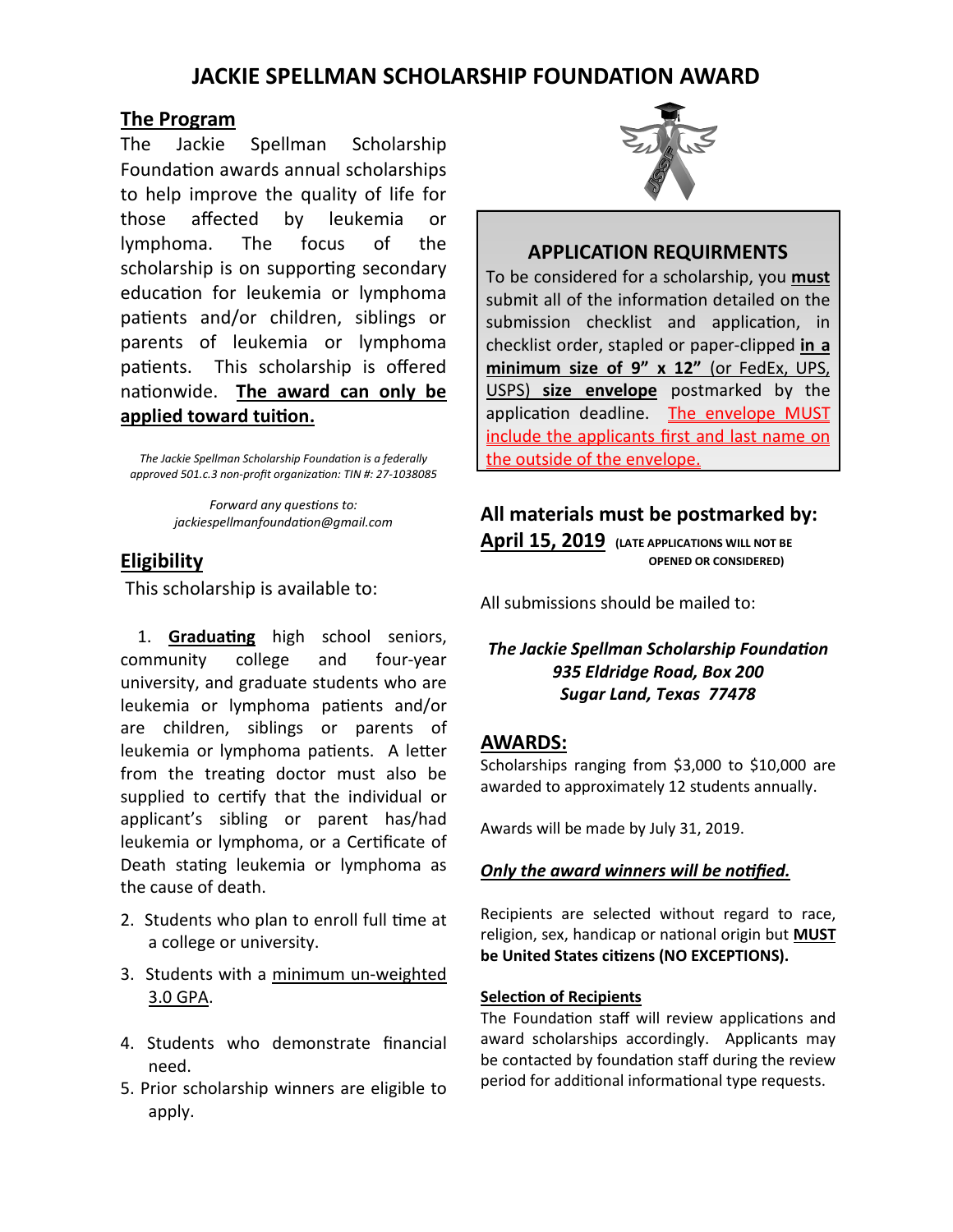

Please Print or Type

| First<br>Middle<br>Last<br>month<br>day<br>year<br>Contact Information<br>Street Address<br>City<br>State<br>Zip<br><b>Academic Background and Plans</b><br>High School / College Name: Name and School and School and School Australian School / College Name:<br>City<br>State |
|----------------------------------------------------------------------------------------------------------------------------------------------------------------------------------------------------------------------------------------------------------------------------------|
|                                                                                                                                                                                                                                                                                  |
|                                                                                                                                                                                                                                                                                  |
|                                                                                                                                                                                                                                                                                  |
|                                                                                                                                                                                                                                                                                  |
|                                                                                                                                                                                                                                                                                  |
|                                                                                                                                                                                                                                                                                  |
|                                                                                                                                                                                                                                                                                  |
|                                                                                                                                                                                                                                                                                  |
|                                                                                                                                                                                                                                                                                  |
|                                                                                                                                                                                                                                                                                  |
|                                                                                                                                                                                                                                                                                  |
|                                                                                                                                                                                                                                                                                  |
|                                                                                                                                                                                                                                                                                  |
|                                                                                                                                                                                                                                                                                  |
|                                                                                                                                                                                                                                                                                  |
|                                                                                                                                                                                                                                                                                  |
|                                                                                                                                                                                                                                                                                  |
| month<br>day<br>year<br>High School Applicants ONLY-Include Copies of test results-The Applicant can include either or both ACT/SAT results.                                                                                                                                     |
| Most Recent SAT scores: Math: __________ Verbal: _________ Total (Math & Verbal): _________                                                                                                                                                                                      |
|                                                                                                                                                                                                                                                                                  |
| Most Recent ACT score: Composite Score Only: _________                                                                                                                                                                                                                           |
| University/College you are OR will/plan to attend:                                                                                                                                                                                                                               |
| Class year that you will be entering in COLLEGE:<br>Graduate School                                                                                                                                                                                                              |
|                                                                                                                                                                                                                                                                                  |
| Sophomore $\Box$<br>Junior<br>Freshman I<br>Senior                                                                                                                                                                                                                               |
|                                                                                                                                                                                                                                                                                  |
|                                                                                                                                                                                                                                                                                  |
|                                                                                                                                                                                                                                                                                  |
|                                                                                                                                                                                                                                                                                  |
|                                                                                                                                                                                                                                                                                  |
| Where do you plan to live next year?                                                                                                                                                                                                                                             |
| On Campus/Dorm $\Box$ Off Campus $\Box$ With Parents $\Box$ Other: ____________________                                                                                                                                                                                          |
|                                                                                                                                                                                                                                                                                  |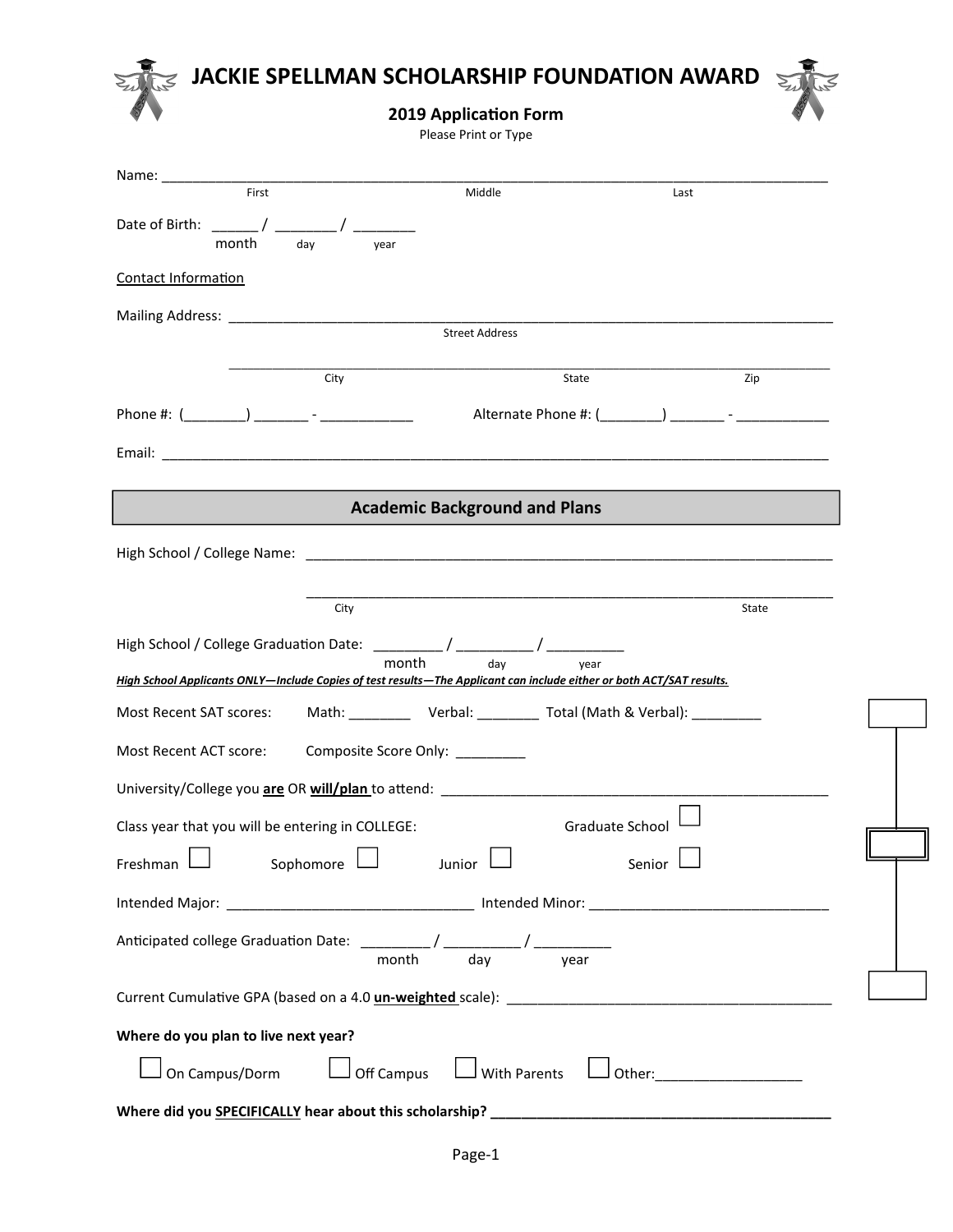#### **PHOTOGRAPH**

Please include a recent color photo of yourself with your application packet. (A Graduation or Passport type photo is encouraged, or one of similar size and clarity).

#### **SPECIAL CIRCUMSTANCES**

Describe any special circumstances which have impacted or may impact your academic performance, community service or leadership activities: (attach separate sheet if necessary)

#### **APPLICANT ESSAY**

In a minimum of 600 words and a maximum of 800 words address the following: Essays should be typed; double spaced, include page numbers and the applicants name on the upper right-hand corner of each page. Essays should be specifically tailored for this application and not a duplicate of a college application essay. Include word count summary. Ensure you provide details on extracurricular activities and leadership roles you may hold. A detailed resume is helpful to foundation staff to help gauge your activities and community service participation. "*Describe how leukemia or lymphoma has affected your life, what your future plans and desired career path are and why, as well as how the award of a JSSF Scholarship will impact you specifically. Please include the type of leukemia or lymphoma, date of diagnosis and current status."* 

#### **LETTERS OF RECOMMENDATION**

You must arrange for two letters of recommendation to be given to you in sealed envelopes in time for you to send them with your application packet. One letter must be from a member of your school staff, preferably from a principal or guidance counselor. The other must be from an unrelated adult who has been involved with you in some significant way outside of school. Teachers, ministers and employers are good choices as they can usually comment on overall character, achievement and potential. Do **NOT** submit letters written by relatives. The writer should describe how they have come to know you and what they see as major strengths and limitations in your character and skills, and your participation in school or community activities. Please be sure that the person writing your letter includes your full name and their signature.

#### **CHECKLIST AND APPLICATION PACKET**

The Application Packet MUST be assembled according to the checklist in the specific order stated. Those packets not assembled properly or not in the envelope sizes specified will not be reviewed by foundation staff and deemed ineligible. **The foundation will not consider incomplete applications**, i.e., letters of recommendation, SAT/ACT scores or other required items that are sent separately from the application packet.

#### **CERTIFICATION**

In submitting this application, I certify that information provided is complete and accurate to the best of my knowledge and that the essay is my own work. I understand that I will be required by the Foundation to provide documentation to corroborate the above information in order to receive scholarship payments. I realize that failure to comply with a request will prevent the applicant from being considered for scholarships and will result in the termination of the scholarship. Further, I certify that I meet the intent and criteria of the scholarship funds that I have applied for as stated in their guidelines. I realize that falsification of information will result in termination of any scholarship granted.

Your signature below gives permission to your school to release related information to the Jackie Spellman Scholarship Foundation.

| <b>Applicants Signature:</b> |  |  |
|------------------------------|--|--|
|                              |  |  |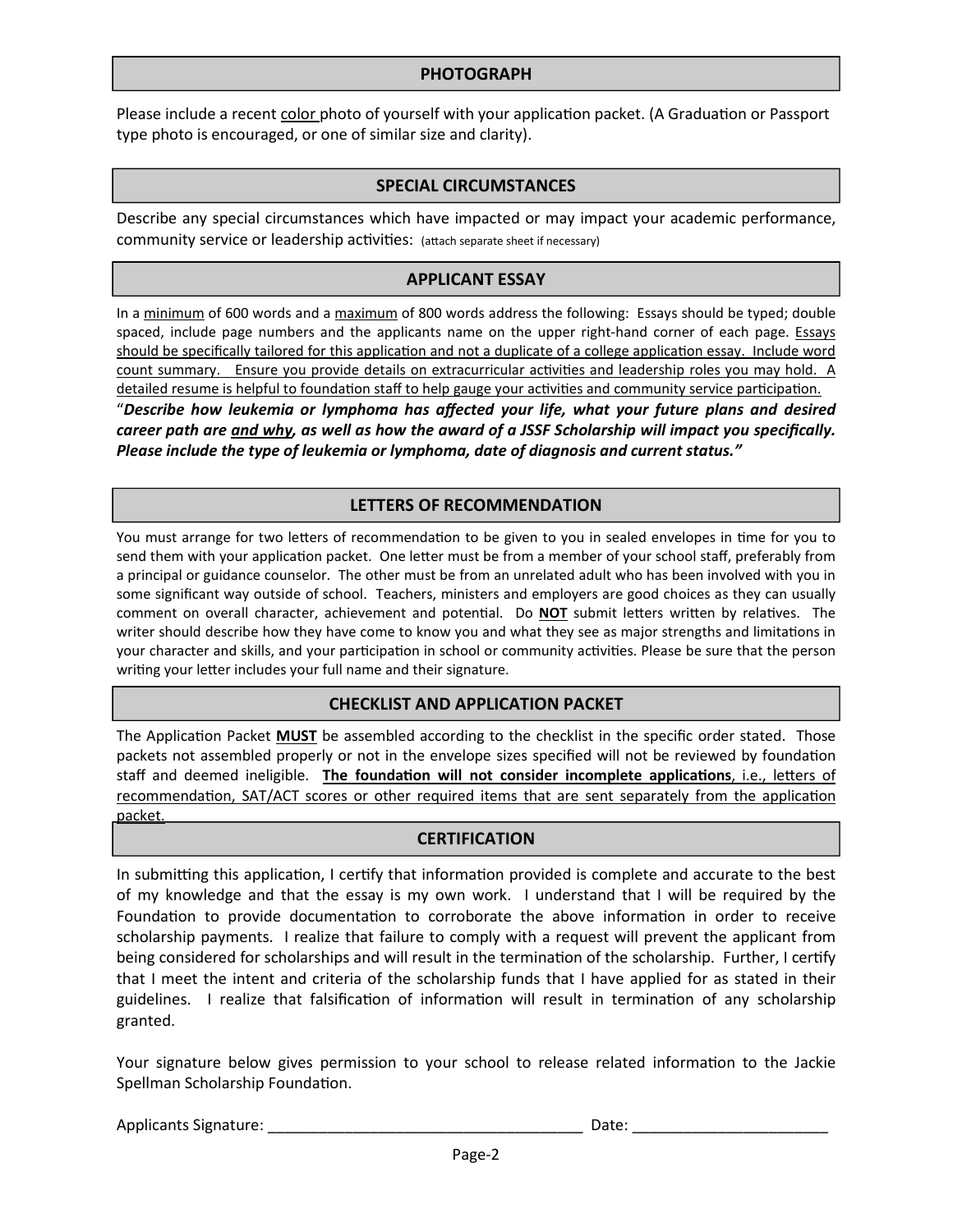# **Financial Form**

| $\mathbf{A}$<br>N |       |             |      |  |
|-------------------|-------|-------------|------|--|
|                   | First | Middle<br>. | Last |  |
|                   |       |             |      |  |

If you are a dependent student, please have your parents complete this form using their 2018 Federal Income Tax Return. (If your parents have not yet filed taxes, they must use numbers from 2017 or estimated numbers for 2018). You are considered a dependent student unless you are 24 years of age or older, or are any of the following: (1) a ward of the court; (2) married and living away from your parents; (3) have not been claimed by your parents for two consecutive years and have earned at least \$4000 in each of those two years; (4) served in the military.

If you are an independent student, information about you and your spouse must be included. Furthermore, if you are an independent student, you do not need to supply information about your parent's finances. Figures should be taken from your 2018 Federal Income Tax Return. (If you have not yet filed taxes, you must use numbers from 2018 or estimated numbers for 2019). If you are under 24 years of age, you may claim independent status only if you are: (1) a ward of the court; (2) married and living away from your parents; (3) have not been claimed by your parents for two consecutive years and have earned at least \$4000 in each of those two years; (4) served in the military.

| I am using:                    | Actual numbers from 2018 Tax Return |                | Estimated numbers (verification req.)      |
|--------------------------------|-------------------------------------|----------------|--------------------------------------------|
| I am:                          | Dependent (complete both columns)   |                | Independent (complete STUDENT column only) |
|                                |                                     | <b>Student</b> | Parent                                     |
|                                | <b>Adjusted gross income</b>        |                |                                            |
| Total US income tax paid<br>2. |                                     |                |                                            |

- **3.** Total Income (Subtract line 2 from line 1)  $\begin{array}{ccc} 3 & 2 & 3 \\ 4 & 5 & 2 & 3 \\ 8 & 10 & 10 & 10 \\ 9 & 10 & 10 & 10 \\ 10 & 10 & 10 & 10 \\ 11 & 10 & 10 & 10 \\ 11 & 10 & 10 & 10 \\ 11 & 10 & 10 & 10 \\ 11 & 10 & 10 & 10 \\ 11 & 10 & 10 & 10 \\ 11 & 10 & 10 & 10 \\ 11$
- **4.** Total Family Income  **(If you are a dependent student, add the figures That you entered for the total income for you AND your parents. If you are an independent student, add only that income that you earned from work).**
- **5. Total amount of scholarships that you have been**  awarded this year.
- 6. How many scholarships have you applied for?
- **7. Total number of Family Members (If you are dependent, the number of people who your parents claimed on their tax return.**  If you are independent, your spouse and children, if any.)
- **8. Total number of immediate family members who**  will be attending college at least part-time during the next academic year.